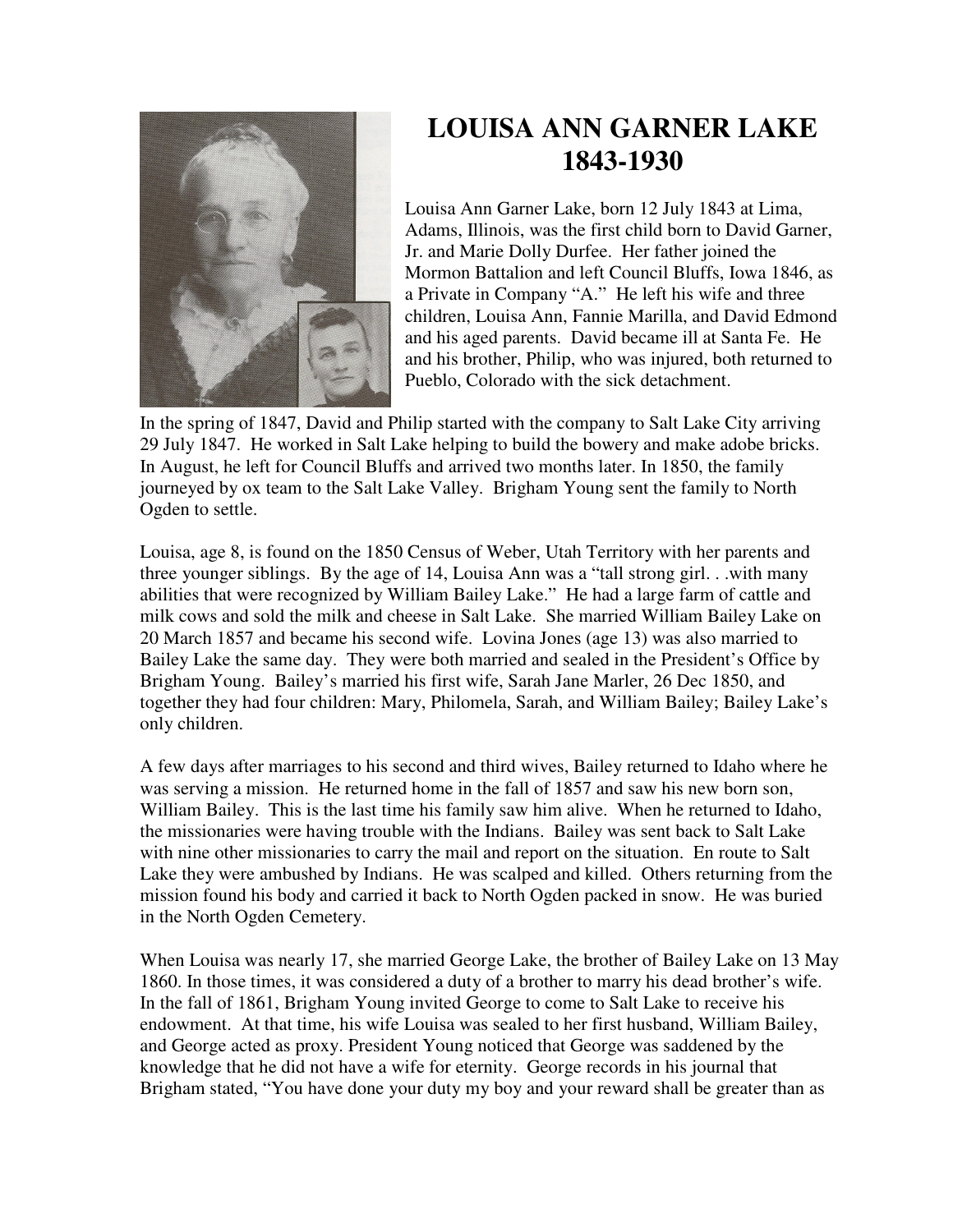though this woman was your own wife but go to now and be here in two weeks with two more for yourself. I pled for a little more time. Stating that I wished to make wise choices. So as to not to have to trouble him for divorces. This he thought would be a good plan but said he, 'do not delay.'"

Eight children were born to Louisa Ann and George Lake. They included Olive Ann (1861), James Bailey (1862), Emma Jane (1864), Chauncey William (1865), David Edmond (1867), Rachel Louisa (1869), George Ephriam (1872), and Hyrum (1874). Their first four children were born while they lived in Harrisville. In 1862, George married a second wife, Sarah Jane Hill, and in 1868 he married a third wife, Mary Edda Foster.

In April 1868, Louisa was called and sustained as the president of the Harrisville Relief Society. At the same time, George was serving as a counselor in the branch presidency. In April 1869, George was called on a mission to England. He left his three wives in charge of his affairs and was gone for over two and one half years.

In 1871, the family moved to Oxford, Idaho. George's parents moved to Oxford in 1872. In 1874, George was counseled by church leaders to move to Arizona because of the problems with polygamy. When George went to Arizona, Louisa chose to stay in Idaho on the farm while his other wives eventually joined him in Arizona.

Louisa Ann Garner has been described as a tall, large, woman, strong of body and a gracious lady of many talents. . . .She used to save the best straw from the grains to make straw hats and weave baskets which she sold to sustain her family. She also sold milk, cheese, and butter.

Louisa's son, David Edmond, ran away at 15 and joined his father who was now living in Mexico. He returned to Idaho in 1897 with his Mexican wife, Aurelia Perez, and two children, David Edmund (1891) and John Hyrum (1896). George also came to visit his family in Oxford in 1897.

James Marion Grant was a man in Oxford whose wife had deserted him leaving five children. Louisa Ann hired him to take care of their farm. She helped with his children in return. Louisa Ann married him in 1889, fourteen years after George left Idaho for Arizona and Mexico.

About 1902, Louisa's son, Chauncey, and his family moved to Payette, Idaho. A year later they moved to Emmett, Idaho. Shortly after that, Louisa and James left Oxford and joined Chauncey in Emmett. Her grandchildren grew up knowing her, and she kept busy with a garden and fruit trees. She was also a beekeeper. Her husband died in 1915 in Emmett.

Louisa later developed dropsy and she eventually moved in with Chauncey and his family, so they could take care of her. Her life spanned the time of the Civil War, the Western expansion, the Indian wars, and the era of polygamy. She died 19 Jun 1930 at the home of

Louisa Ann Garner Lake 2